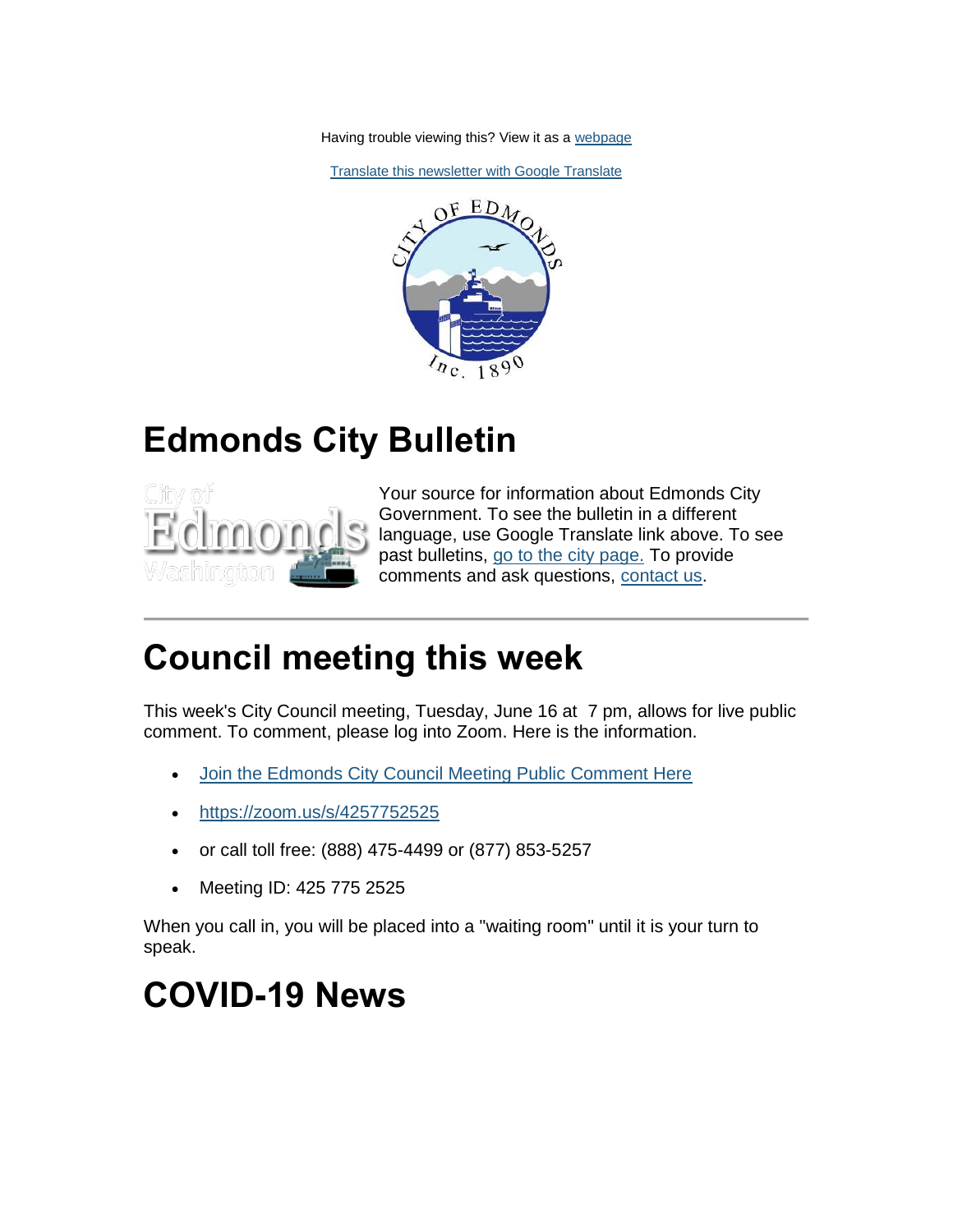

On June 5, we moved to Phase 2 reopening. Phase 2 looks like Plexiglas everywhere, masks everywhere, and Purell upon entry.

### **For Snohomish County, it means:**

Residents can gather with up to five people from outside their household each week

Restaurants can operate at 50% capacity and retailers can conduct in-store sales, following safety guidelines.

Barber shops, hair and nail salons, tattoo parlors and pet groomers are also open following safety guidelines.

Places of worship are allowed to hold in-person services, weddings and funerals in line with physical distancing rules and size constraints.

Camping and other outdoor recreation activities, such as biking and climbing, can resume with limited group sizes.

Nannies, house cleaners and real-estate firms can also return to work.

### **For Edmonds, it looks like:**

The Dog Park is open, the skate park and sport courts are open with group size limitations.

We will open park restrooms in Phase 3 because we currently do not have the resources necessary to do the recommended sanitizing and cleaning to provide safer facilities. Instead we have installed porta-potties in key locations.

Here is the latest schedule from our Parks Department.

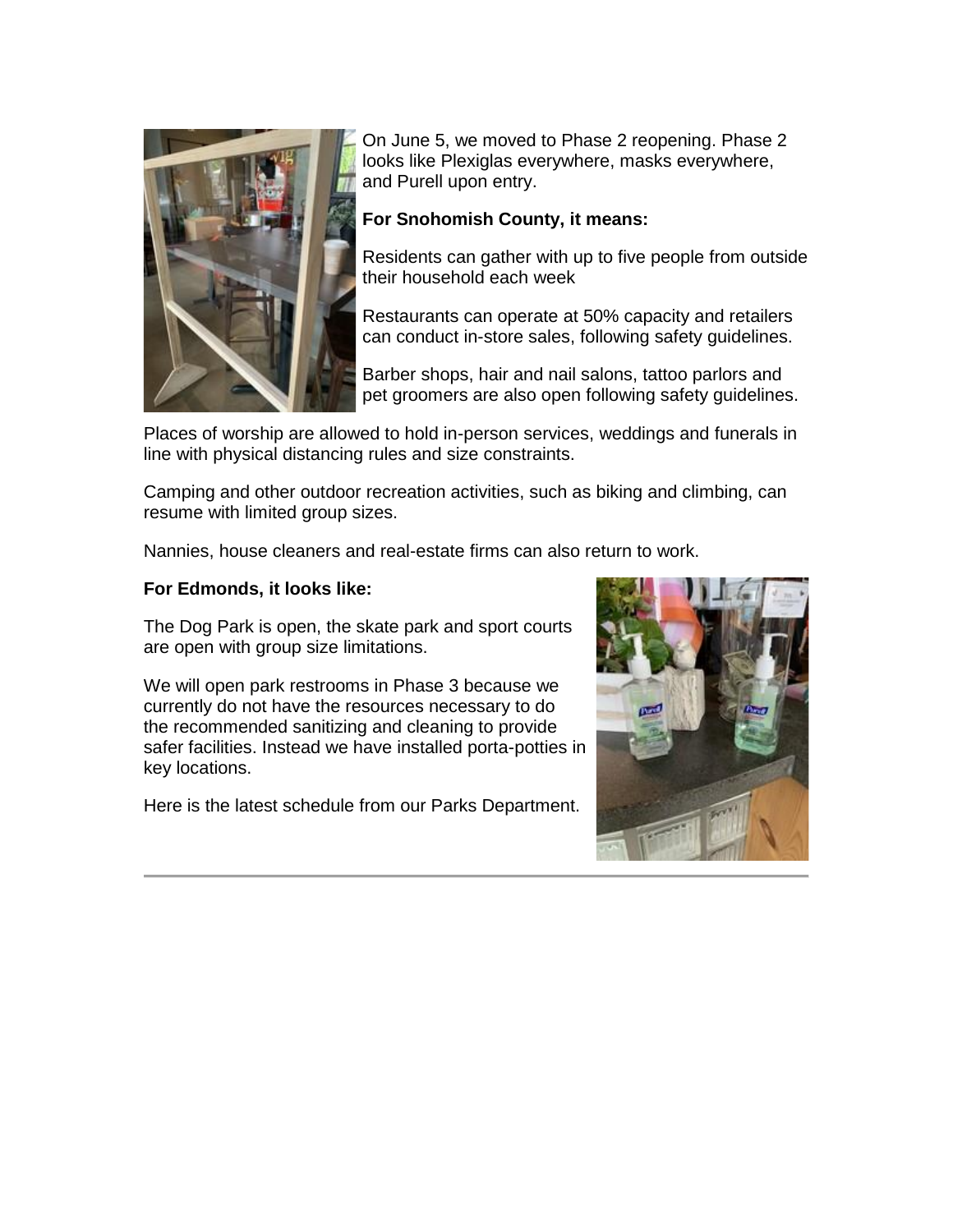| Revised June 5, 2020                 | <b>EDMONDS</b> PARKS,<br>of using parks, being outdoors and recreating.                                                                                                                                                                                             |                                                                                                                                                                                                                                       | "PLAY IT SAFE" PLAN<br>The City of Edmonds "Play It Safe" Plan aligns with Washington's phased approach to reopening businesses and modifying<br>social distancing measures. The goal is to balance the health and safety of residents with the physical and mental health benefits |                                                                                                                                                                |
|--------------------------------------|---------------------------------------------------------------------------------------------------------------------------------------------------------------------------------------------------------------------------------------------------------------------|---------------------------------------------------------------------------------------------------------------------------------------------------------------------------------------------------------------------------------------|-------------------------------------------------------------------------------------------------------------------------------------------------------------------------------------------------------------------------------------------------------------------------------------|----------------------------------------------------------------------------------------------------------------------------------------------------------------|
| <b>OPEN</b><br><b>Park Amenities</b> | <b>PHASE 1</b><br>Parks & Trails (including<br>beaches)<br><b>Fishing Pier</b><br>٠<br>Informal Use of Athletic<br><b>Fields</b><br><b>Temporary Restrooms</b><br>$\bullet$<br><b>Underwater Dive Park</b><br>$\bullet$<br>Group size restrictions are in<br>effect | <b>PHASE 2</b><br>• Off Leash Dog Park<br>• Skate Park<br>Outdoor sports courts to<br>include:<br>• Tennis/Pickleball<br>Courts<br>• Basketball Courts<br>• Petanque<br>• Sand Volleyball<br>Group size restrictions are in<br>effect | <b>PHASE 3</b><br>Playfields<br><b>Permanent Restrooms</b><br>Playgrounds<br><b>Shelter Rentals</b><br>Frances Anderson Center<br>Group size restrictions are in<br>effect                                                                                                          | <b>PHASE 4</b><br>Parks Open for Regular<br>Use, except for specific<br><b>CLOSED Park Facilities</b><br>and CANCELLED Events<br>and Programs listed<br>below. |

We continue to update two city COVID-19-related webpages.

The first page, updated twice a week, has information about programs, progress [and links to useful information.](https://lnks.gd/l/eyJhbGciOiJIUzI1NiJ9.eyJidWxsZXRpbl9saW5rX2lkIjoxMDUsInVyaSI6ImJwMjpjbGljayIsImJ1bGxldGluX2lkIjoiMjAyMDA2MTUuMjI5NTk1MzEiLCJ1cmwiOiJodHRwOi8vd3d3LmVkbW9uZHN3YS5nb3YvY29yb25hdmlydXMuaHRtbCJ9.nK2QXBracZKrlz4qc9LqApJrIyt1eRPXFIVa4gZBpJE/br/79855058242-l) We have also added an [Edmonds Businesses](https://lnks.gd/l/eyJhbGciOiJIUzI1NiJ9.eyJidWxsZXRpbl9saW5rX2lkIjoxMDYsInVyaSI6ImJwMjpjbGljayIsImJ1bGxldGluX2lkIjoiMjAyMDA2MTUuMjI5NTk1MzEiLCJ1cmwiOiJodHRwOi8vd3d3LmVkbW9uZHN3YS5nb3YvY292aWQtYnVzaW5lc3MuaHRtbCJ9.fetcmkTFXqR_0OxXPK9ertRTjBwDYqazqhOJzN6QHus/br/79855058242-l)  [Reopen](https://lnks.gd/l/eyJhbGciOiJIUzI1NiJ9.eyJidWxsZXRpbl9saW5rX2lkIjoxMDYsInVyaSI6ImJwMjpjbGljayIsImJ1bGxldGluX2lkIjoiMjAyMDA2MTUuMjI5NTk1MzEiLCJ1cmwiOiJodHRwOi8vd3d3LmVkbW9uZHN3YS5nb3YvY292aWQtYnVzaW5lc3MuaHRtbCJ9.fetcmkTFXqR_0OxXPK9ertRTjBwDYqazqhOJzN6QHus/br/79855058242-l) page to help our business community find grants and get products.

Want to be sure your favorite business complies with state guidelines? Check out the posters our friends at the Downtown Edmonds Alliance designed for placement in storefronts. Businesses can download the posters here or [contact us](mailto:jamie.holter@edmondswa.gov) to get one.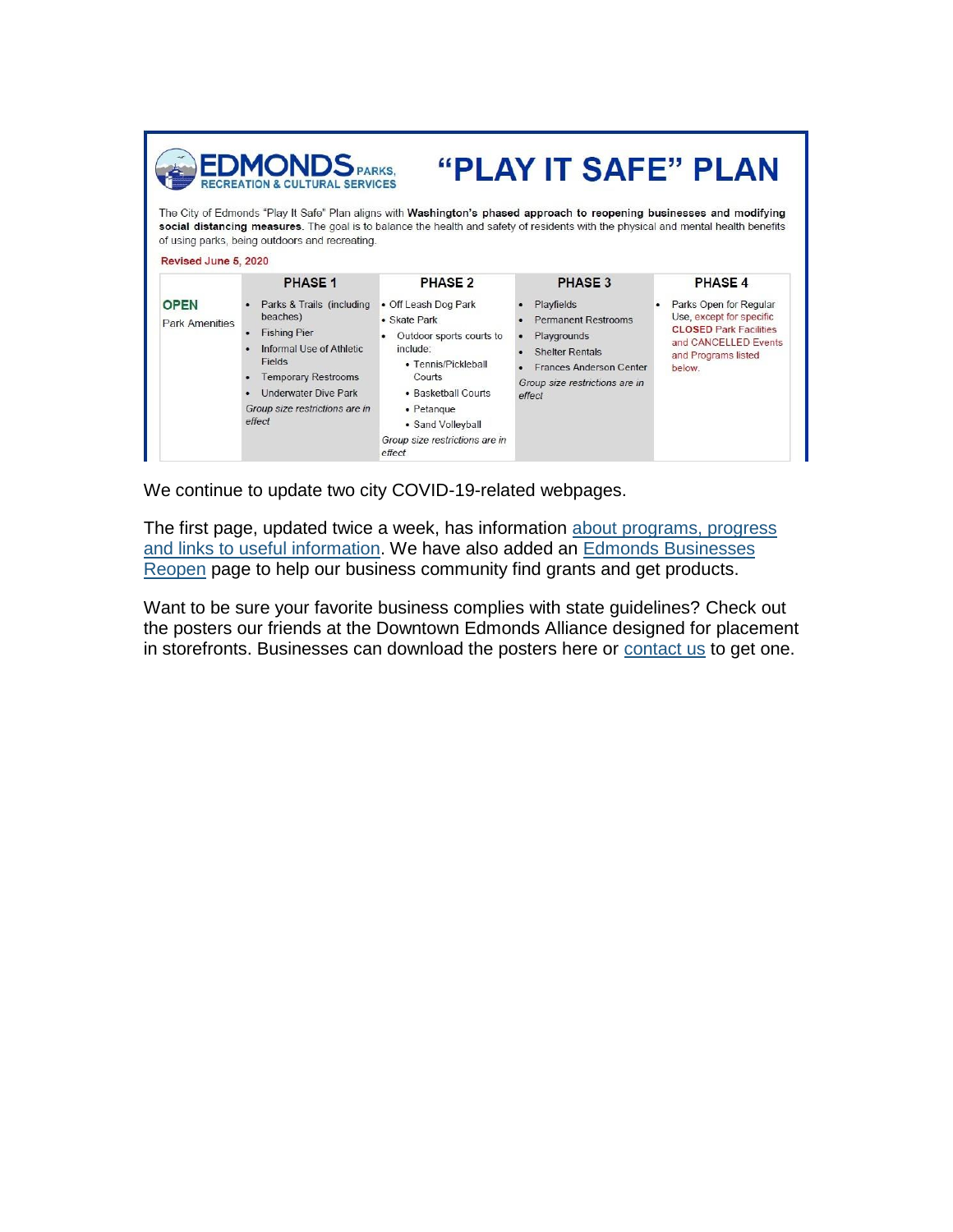

**Phase 2 Personal Services Guidelines** 

To keep our customers, employees, and community safe, we have implemented the state guidelines.

- Œ Client occupancy at 50%
- $\varnothing$ Employees use PPE like face coverings, disposable gloves, gowns or goggles where safe and applicable
- $\varnothing$ Screen employee-service providers for signs/symptoms of COVID-19 at start of shifts

#### **For our most vulnerable populations**

We are very excited to announce that our \$100,000 Housing and Supplementary Relief fund is taking applications now through June 16, 2020. Grants of up to \$1000 will go toward selected households earning no more than 60% of the Snohomish Median Income among other criteria.

Learn if you are eligible and/or [apply](https://lnks.gd/l/eyJhbGciOiJIUzI1NiJ9.eyJidWxsZXRpbl9saW5rX2lkIjoxMDcsInVyaSI6ImJwMjpjbGljayIsImJ1bGxldGluX2lkIjoiMjAyMDA2MTUuMjI5NTk1MzEiLCJ1cmwiOiJodHRwczovL3dlbGxzcHJpbmdmcy5vcmcvZWRtb25kcyJ9.uAMe1Ebi1PFFuSjGo1h6lrb603a-iv4kFqLAJ0BOrtw/br/79855058242-l) here. We are also excited to work with Kids in Transition which provides housing assistance, food, household supplies and other assistance to homeless families and/or families facing homelessness in the Edmonds School District.

If you wish to help others in need in Edmonds, you may do so here.

#### **Need Help?**

Help is available if you need it. You can start with 2-1-1 which is run by Volunteers of America. Also, our friends at the South County Fire District can connect you with food, transportation, health information, prescriptions and more. Call them at 425- 320-5800.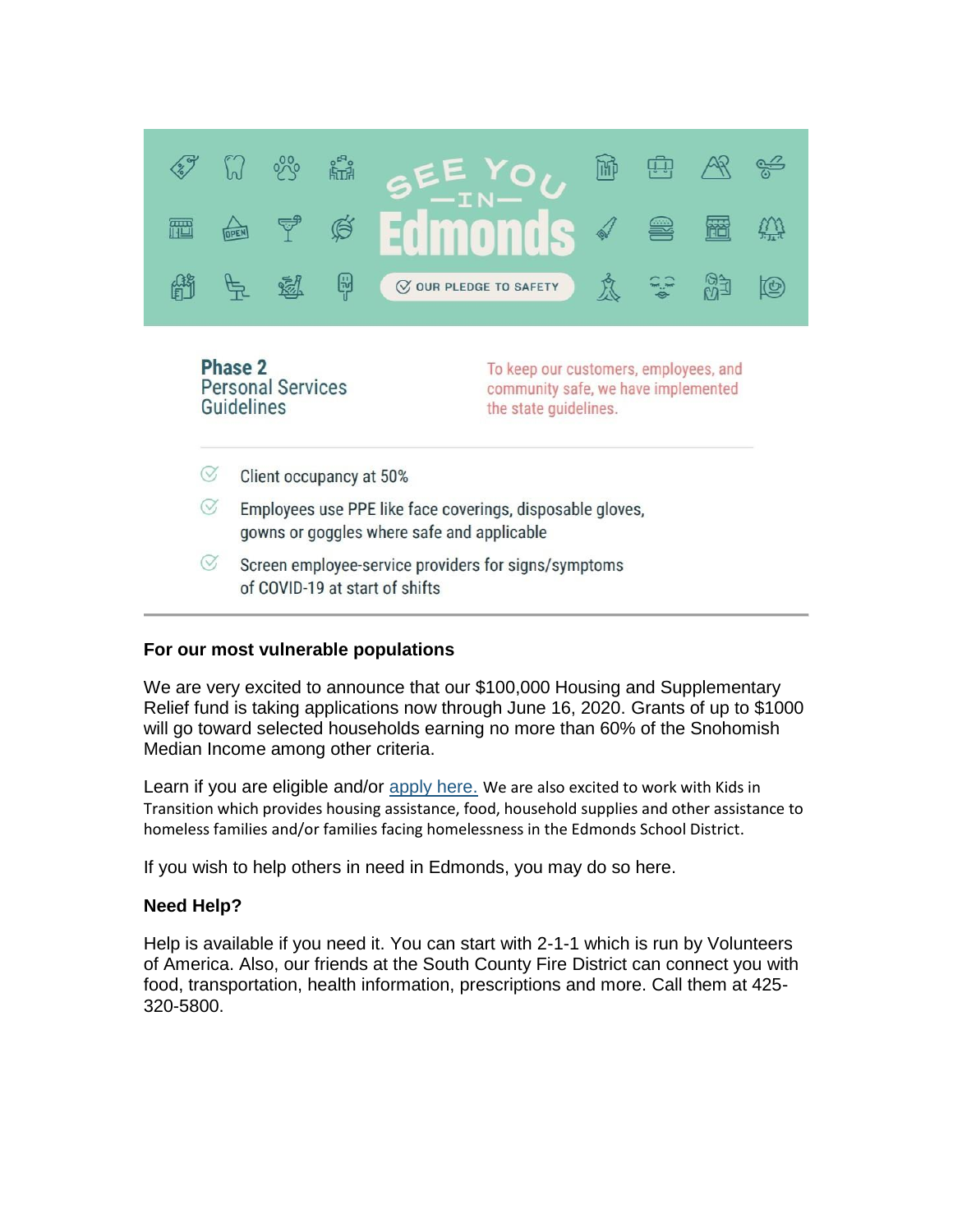Puget Sound Energy has funds to help residents with outstanding energy bills. It's part of their \$11 million Crisis Affected Customer Assistance Program. [More](https://lnks.gd/l/eyJhbGciOiJIUzI1NiJ9.eyJidWxsZXRpbl9saW5rX2lkIjoxMDgsInVyaSI6ImJwMjpjbGljayIsImJ1bGxldGluX2lkIjoiMjAyMDA2MTUuMjI5NTk1MzEiLCJ1cmwiOiJodHRwczovL3d3dy5wc2UuY29tL0N1c3RvbWVyLVNlcnZpY2UvaGVscC1jZW50ZXIvYXNzaXN0YW5jZS1wcm9ncmFtcyJ9.QKDfAstzQfB14_2Lun5pccfv_DKPb6NSEbOlz7e6hz0/br/79855058242-l)  [information is here.](https://lnks.gd/l/eyJhbGciOiJIUzI1NiJ9.eyJidWxsZXRpbl9saW5rX2lkIjoxMDgsInVyaSI6ImJwMjpjbGljayIsImJ1bGxldGluX2lkIjoiMjAyMDA2MTUuMjI5NTk1MzEiLCJ1cmwiOiJodHRwczovL3d3dy5wc2UuY29tL0N1c3RvbWVyLVNlcnZpY2UvaGVscC1jZW50ZXIvYXNzaXN0YW5jZS1wcm9ncmFtcyJ9.QKDfAstzQfB14_2Lun5pccfv_DKPb6NSEbOlz7e6hz0/br/79855058242-l)

#### **Sunset Avenue car-free until Phase 3**

A portion of Sunset Avenue remains pedestrian only for a few more weeks to give residents space to walk safely. The change came at the beginning of the COVID closures when residents had few places to get out and exercise.



## **Other news**

### **Systemic change**

Mayor Mike Nelson is joining the effort to identify and address systemic and implicit bias within government and has announced the formation of an Equity and Justice Task Force. The 11-member Task Force will advise the Mayor on ideas and programs he can bring forward to address systemic racism in and barriers to inclusion and equity in city government.

If you are interested in joining this Task Force, take a moment to [read this](https://lnks.gd/l/eyJhbGciOiJIUzI1NiJ9.eyJidWxsZXRpbl9saW5rX2lkIjoxMDksInVyaSI6ImJwMjpjbGljayIsImJ1bGxldGluX2lkIjoiMjAyMDA2MTUuMjI5NTk1MzEiLCJ1cmwiOiJodHRwOi8vd3d3LmVkbW9uZHN3YS5nb3YvaW1hZ2VzL0NPRS9QcmVzc19SZWxlYXNlL1BERi8yMDIwL0VxdWl0eV9UYXNrX0ZvcmNlX0FwcGxpY2F0aW9uc19tZWRpYV9yZWxlYXNlXy1fUkVWSVNFRC5wZGYifQ.B2ufYyIo1usettiYzzy6E0dccNJio6_H0E-aNm-VUPI/br/79855058242-l)  [information about the Task Force and apply.](https://lnks.gd/l/eyJhbGciOiJIUzI1NiJ9.eyJidWxsZXRpbl9saW5rX2lkIjoxMDksInVyaSI6ImJwMjpjbGljayIsImJ1bGxldGluX2lkIjoiMjAyMDA2MTUuMjI5NTk1MzEiLCJ1cmwiOiJodHRwOi8vd3d3LmVkbW9uZHN3YS5nb3YvaW1hZ2VzL0NPRS9QcmVzc19SZWxlYXNlL1BERi8yMDIwL0VxdWl0eV9UYXNrX0ZvcmNlX0FwcGxpY2F0aW9uc19tZWRpYV9yZWxlYXNlXy1fUkVWSVNFRC5wZGYifQ.B2ufYyIo1usettiYzzy6E0dccNJio6_H0E-aNm-VUPI/br/79855058242-l) He wants to move forward quickly. The application deadline is 5:00 pm June 19.

## **No dumping**

Our engineering staff wanted to pass along this picture of Hindley Creek from June 8 with a reminder: discharging products into our waterways is illegal. This white, milky substance took hours to dissipate and ran straight into Puget Sound. This harms a host of systems along the way. You can report an illicit discharge and/or spill through Edmonds Public Works at (425) 771-0235 or online at [pw@edmondswa.gov](mailto:pw@edmondswa.gov)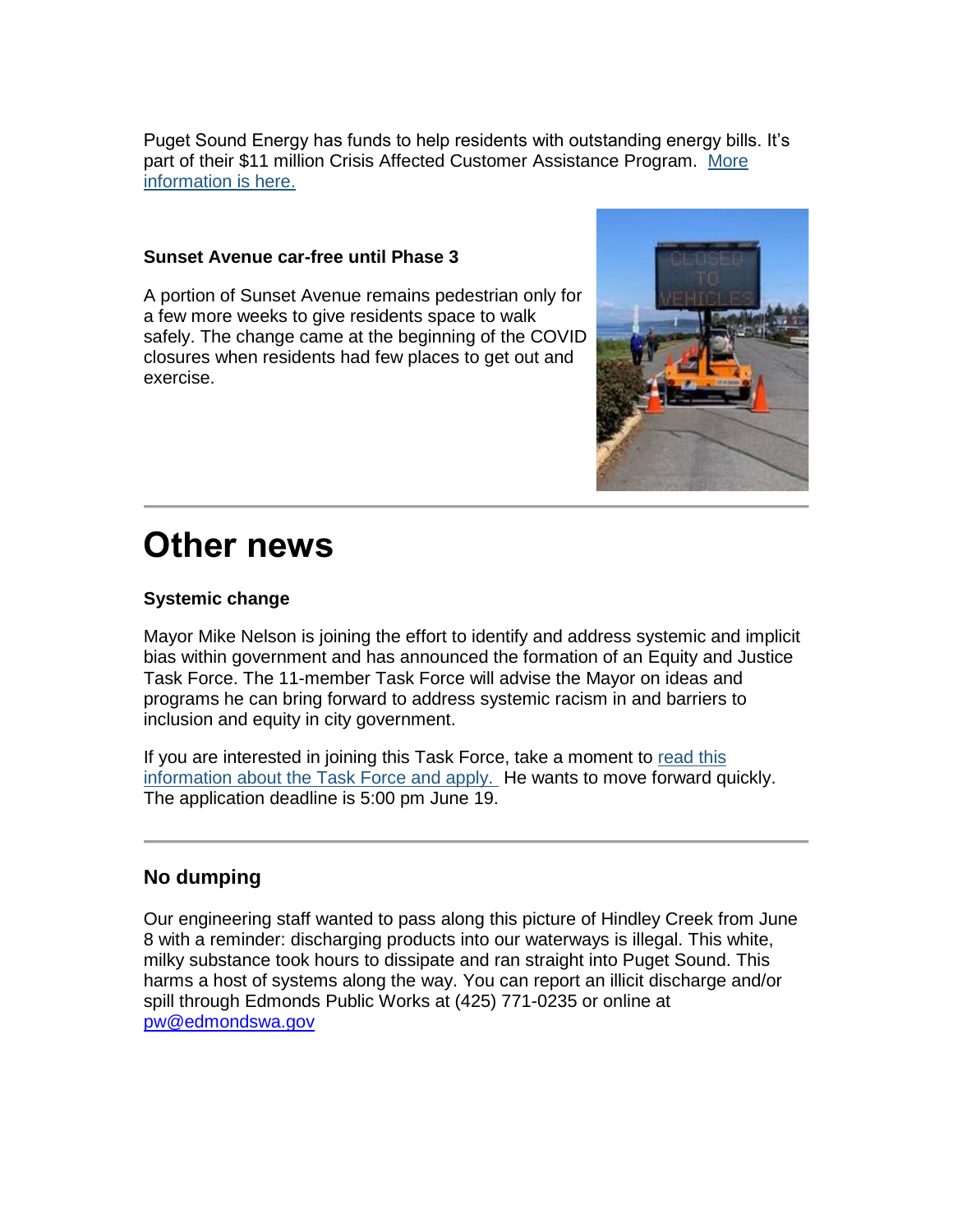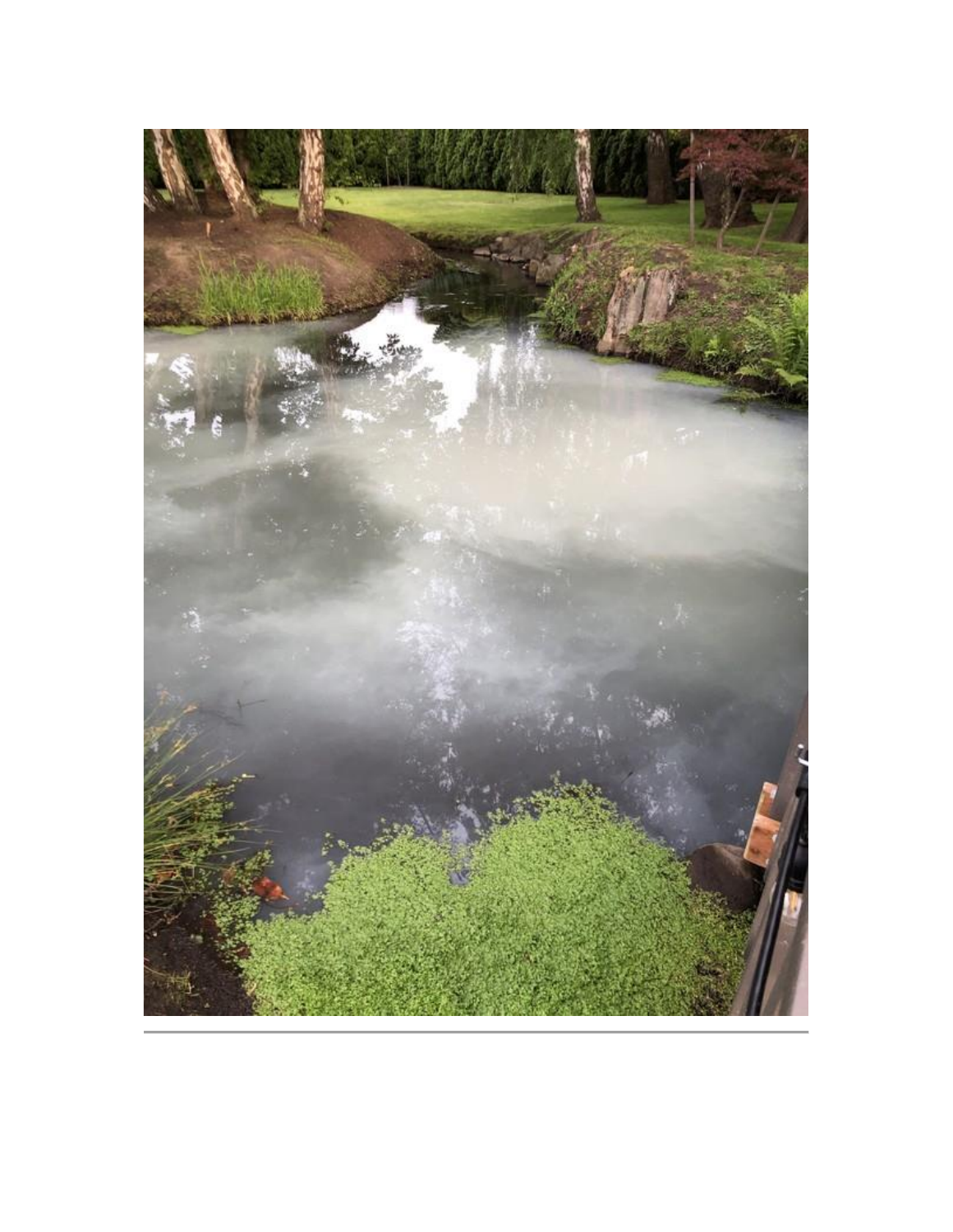

### **Main Street opens for new kind of business walking!**

We will open Main Street in downtown Edmonds between 3<sup>rd</sup> and 6<sup>th</sup> Avenues Saturday, June 20 and Sunday, June 21 to walkers, strollers and outdoor shoppers and diners! This is a pilot project that runs Saturday from 10 am to 9 pm and Sunday 10 am to 7

pm. All cross streets will remain open. This will run concurrently with the Edmonds Farmers Market on 5th Avenue between Main and Bell on Saturday.

#### **Flower Baskets sell out!**

We are thrilled to announced that all 138 flower baskets are up and looking beautiful because we had a 100 percent adoption rate this year!!! Thank you so much for your generosity. You help make the economic recovery that much brighter.





### **Crows headline the Edmonds 2020 Birdfest**

Love them or hate them, they are fascinating, intelligent creatures. This year, renown crow and raven specialist Kaeli Swift has been selected as the Keynote Speaker for the 2020 Puget Sound Bird Fest, which will be held online September 12-13. Dr. Swift will kick off the festivities on Saturday at 10:30am with a live interactive webinar 'Something to Crow About'. Other online presentations and activities will follow throughout the weekend. [Learn more about Birdfest here](https://lnks.gd/l/eyJhbGciOiJIUzI1NiJ9.eyJidWxsZXRpbl9saW5rX2lkIjoxMTAsInVyaSI6ImJwMjpjbGljayIsImJ1bGxldGluX2lkIjoiMjAyMDA2MTUuMjI5NTk1MzEiLCJ1cmwiOiJodHRwOi8vd3d3LmVkbW9uZHN3YS5nb3YvaW1hZ2VzL0NPRS9QcmVzc19SZWxlYXNlL1BERi8yMDIwL0JpcmRfRmVzdF9NZWRpYV9SZWxlYXNlX0tleW5vdGVfU2F2ZV90aGVfRGF0ZV9KdW5lXzIwMjAucGRmIn0.LOcKHBEzmOM7mBJA5a5zWhhYu6pqS9A_1e3xI186YrE/br/79855058242-l)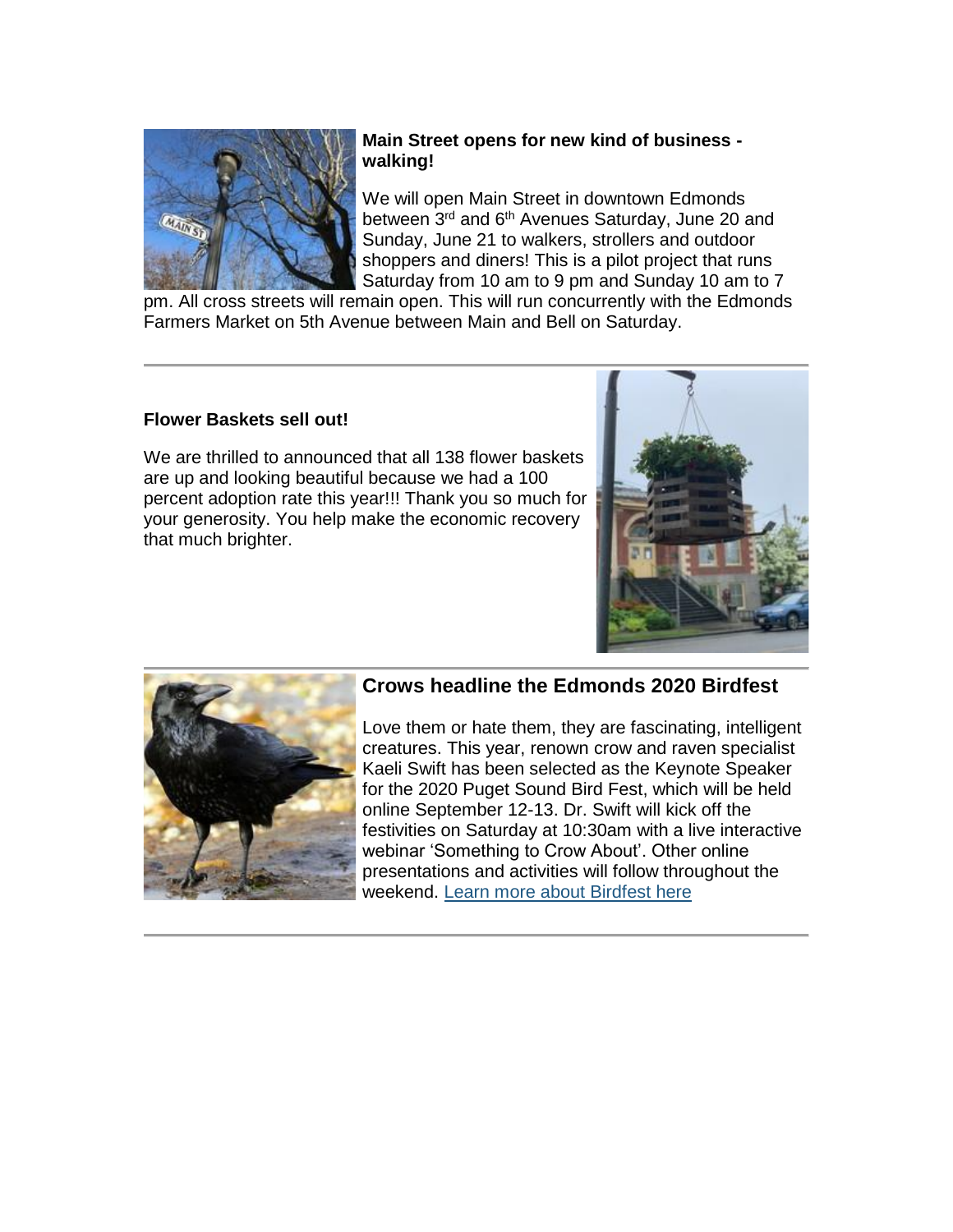### **City workers: still working, still protected**

The Development Services Department continued operations through the entire pandemic, processing building and land use permits for many construction projects. Although most of the department's staff is working remotely most of the time, a skeleton crew has maintained a presence at City Hall.

Having already started on the path toward electronic permitting, the department quickly shifted gears when City Hall was closed to the public, and [went almost](https://lnks.gd/l/eyJhbGciOiJIUzI1NiJ9.eyJidWxsZXRpbl9saW5rX2lkIjoxMTEsInVyaSI6ImJwMjpjbGljayIsImJ1bGxldGluX2lkIjoiMjAyMDA2MTUuMjI5NTk1MzEiLCJ1cmwiOiJodHRwOi8vd3d3LmVkbW9uZHN3YS5nb3YvYXBwbHktZm9yLWEtcGVybWl0Lmh0bWwifQ.oV_aX78USEJG2lz1TtOCY2ylwB_zUXx-XzzdZIlgUgM/br/79855058242-l)  [entirely electronic for all permit applications](https://lnks.gd/l/eyJhbGciOiJIUzI1NiJ9.eyJidWxsZXRpbl9saW5rX2lkIjoxMTEsInVyaSI6ImJwMjpjbGljayIsImJ1bGxldGluX2lkIjoiMjAyMDA2MTUuMjI5NTk1MzEiLCJ1cmwiOiJodHRwOi8vd3d3LmVkbW9uZHN3YS5nb3YvYXBwbHktZm9yLWEtcGVybWl0Lmh0bWwifQ.oV_aX78USEJG2lz1TtOCY2ylwB_zUXx-XzzdZIlgUgM/br/79855058242-l) and plan review. This means that customers no longer need to



make the trip to City Hall to take care of their permitting needs.

**Leif Bjorback** is the City's building official, managing the Building Division, which is made up of inspectors, plan reviewers and permit coordinators. Here he is masked up in the office to comply with the current health safety requirements.



**Milton Thompson** is a building inspector, spending most of his time at construction sites and in buildings being remodeled to verify compliance with the city's building codes. Here he is all garbed up with the additional PPE required for construction workers.

# **Final Happy Thought**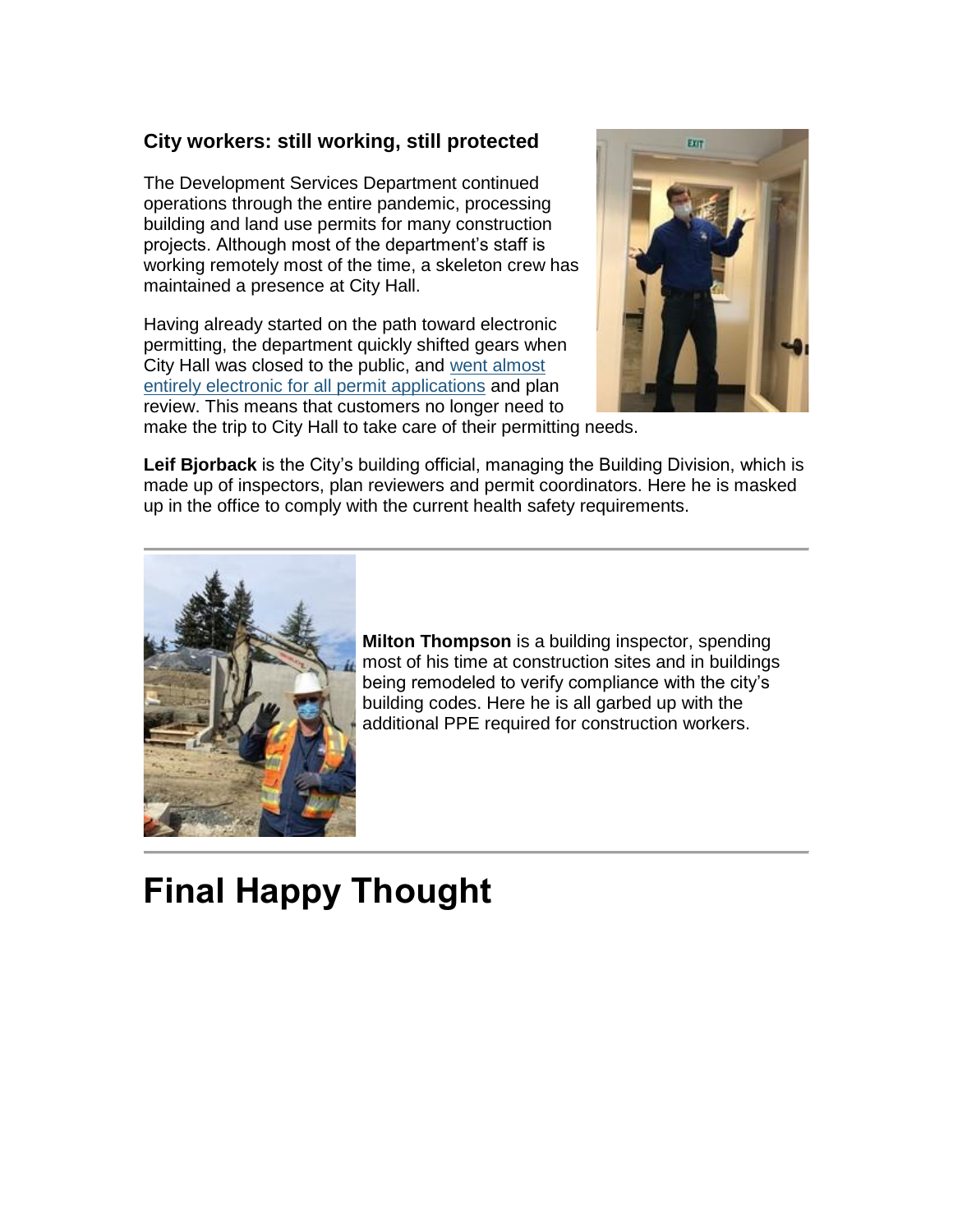

This spring has been difficult, but the folks at the Meadowdale Preschool put the best face on the preschool graduation last week.

"The morning class ceremony turned into a drive-thru due to pouring rain, but there were still smiles, a sense of accomplishment and closure to a year cut short.

Teachers did a little happy dance as they passed certificates through the car window to the preschooler."





"For the afternoon class, the sun came out which allowed us to hold the afternoon ceremony in the parking lot. Families kept their social distance and the students got to have eye-to-eye contact with their missed classmates. We sang some songs from the school year, we passed out certificates and said our good-byes."

All families were grateful for a year of enrichment in the classroom and continued contact for the remainder of the academic year. The turn out for both ceremonies was great!

## **Like this bulletin?**

If you like this bulletin, feel free to share it with a friend or neighbor. They can subscribe by clicking the link below. We hope to connect with our non-English speaking residents. If you'll notice, we have a link to [Google Translate a](https://lnks.gd/l/eyJhbGciOiJIUzI1NiJ9.eyJidWxsZXRpbl9saW5rX2lkIjoxMTIsInVyaSI6ImJwMjpjbGljayIsImJ1bGxldGluX2lkIjoiMjAyMDA2MTUuMjI5NTk1MzEiLCJ1cmwiOiJodHRwczovL3RyYW5zbGF0ZS5nb29nbGUuY29tLyJ9.7lyWUyx2wlllrNy5vLu_FjCfqoMkdzDTr2c-pm4gyMc/br/79855058242-l)t the top. This link connects readers with the language of their choice where they can read